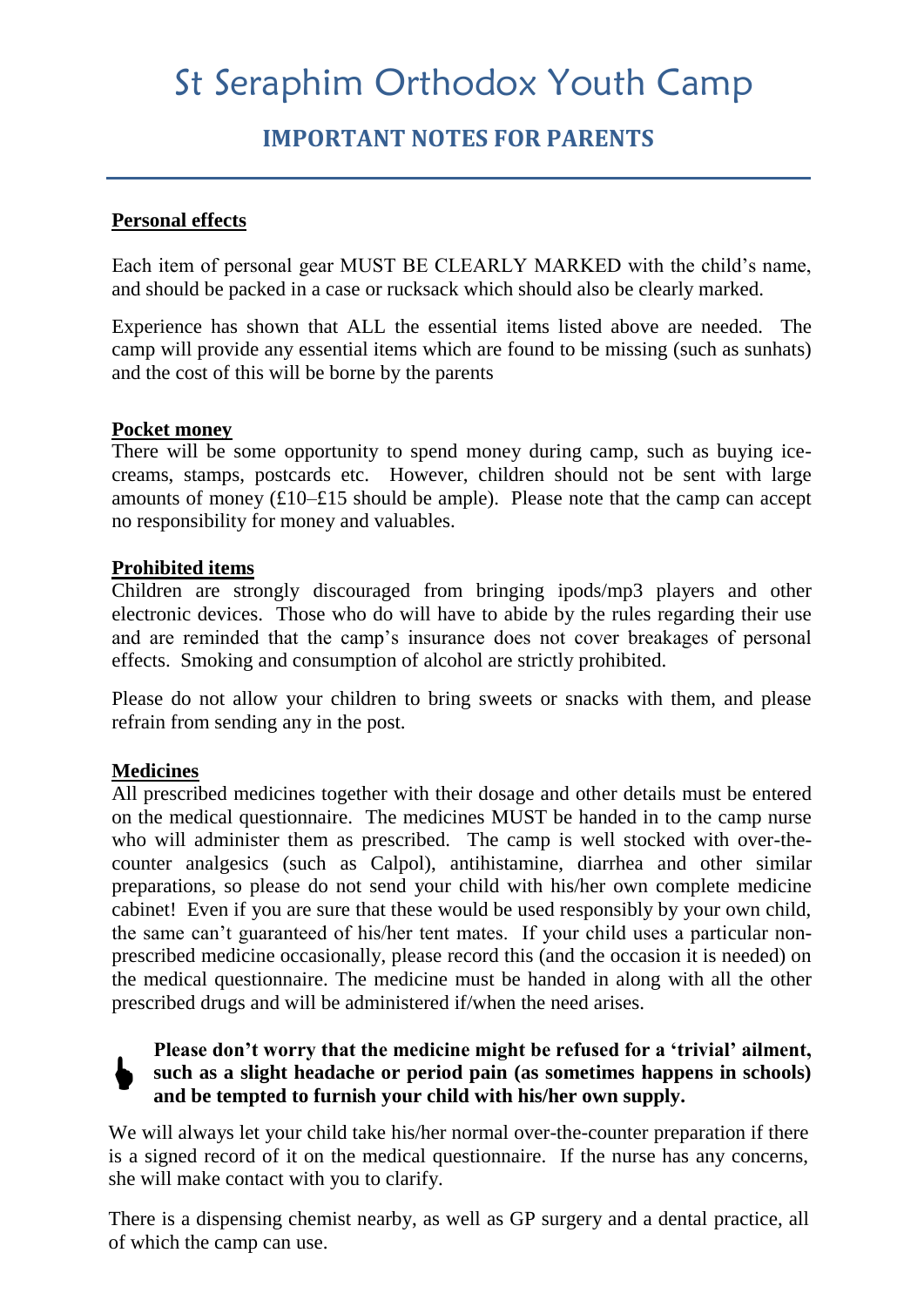## **Mobile phones and contact with home**

As stated elsewhere, we do not allow the children to posses or use mobile phones for the duration of the camp. The children are asked to hand in their mobiles at the beginning of camp for safe-keeping until camp is over. There are many reasons for this, not least the fact that charging a number of mobile phones puts a considerable strain on our limited electrical supply. All the camp staff have mobile phones so your child will always be able to phone you, BUT ONLY IN CASE OF EMERGENCY. We strongly discourage parents from phoning the staff mobiles unless, of course, there is a genuine emergency or an urgent message to be passed. In recent years a lot of time was taken up in talking to parents on the telephone over quite trivial matters. On the other hand, all children are encouraged to write home at least once and it is a source of great disappointment to them if they do not receive any letters from home. This sort of contact, although less instant, is far more preferable. By the same token, we discourage visits from home, (except for a special occasion such as a child's birthday during camp) as it is impossible to accommodate everyone's family and many children, particularly the younger ones, are likely to be very upset when *they* are not being visited. The camp is of a limited duration, and past experience has shown that visits from home can destabilize the whole camp community.

## **Homesickness**

Homesickness, where this occurs, is frequently exacerbated by regular telephone conversations with parents at home. This is particularly true when these telephone conversations take place in the evening, a time when home can be missed most acutely. Please, allow us to take the lead in contacting you in the event of severe homesickness, as we will undoubtedly do. We would ask you NOT to telephone/text your child  $-$  especially as bedtime approaches  $-$  and ask him/her whether they are missing home too much. Time and time again we have seen happy, settled campers instantly develop a number of distressing ailments and generally dissolve into a flood of unwarranted misery as a result of such conversations. We will **always** contact you if we feel that your child is not settling, is unwell or consistently unhappy, but as the camp is only 12 days in duration, we really feel it in your children's best interest to get on with enjoying all that camp has to offer and not make soul-searching telephone calls home. Your child will tell you that time in camp goes very quickly.

## **Discipline**

St Seraphim Orthodox Youth Camp is a church organisation and certain standards of behaviour are expected. All campers are assumed to be practising Orthodox

Christians, and attendance of morning and evening prayers, weekly services, lessons, discussions etc is non-negotiable. In addition, sanctions (such as missed treats or extra chores) will be imposed in cases of **persistent** rudeness — particularly swearing— disobedience, violent or reckless treatment of people and property or bullying. It goes without saying that possession or use of alcohol or illegal drugs is absolutely forbidden, and the camp will adopt a policy of 'zero tolerance' in dealing with this matter. Likewise, campers — even those over 16 years of age — may not smoke while they are in camp. Any camper found to be flouting this rule after the initial warning is unlikely to be permitted to remain in camp. In rare circumstances, the camp administration reserves the right to ask a disruptive or recidivist camper to leave the camp. In this case, we would telephone you to make the necessary arrangements.